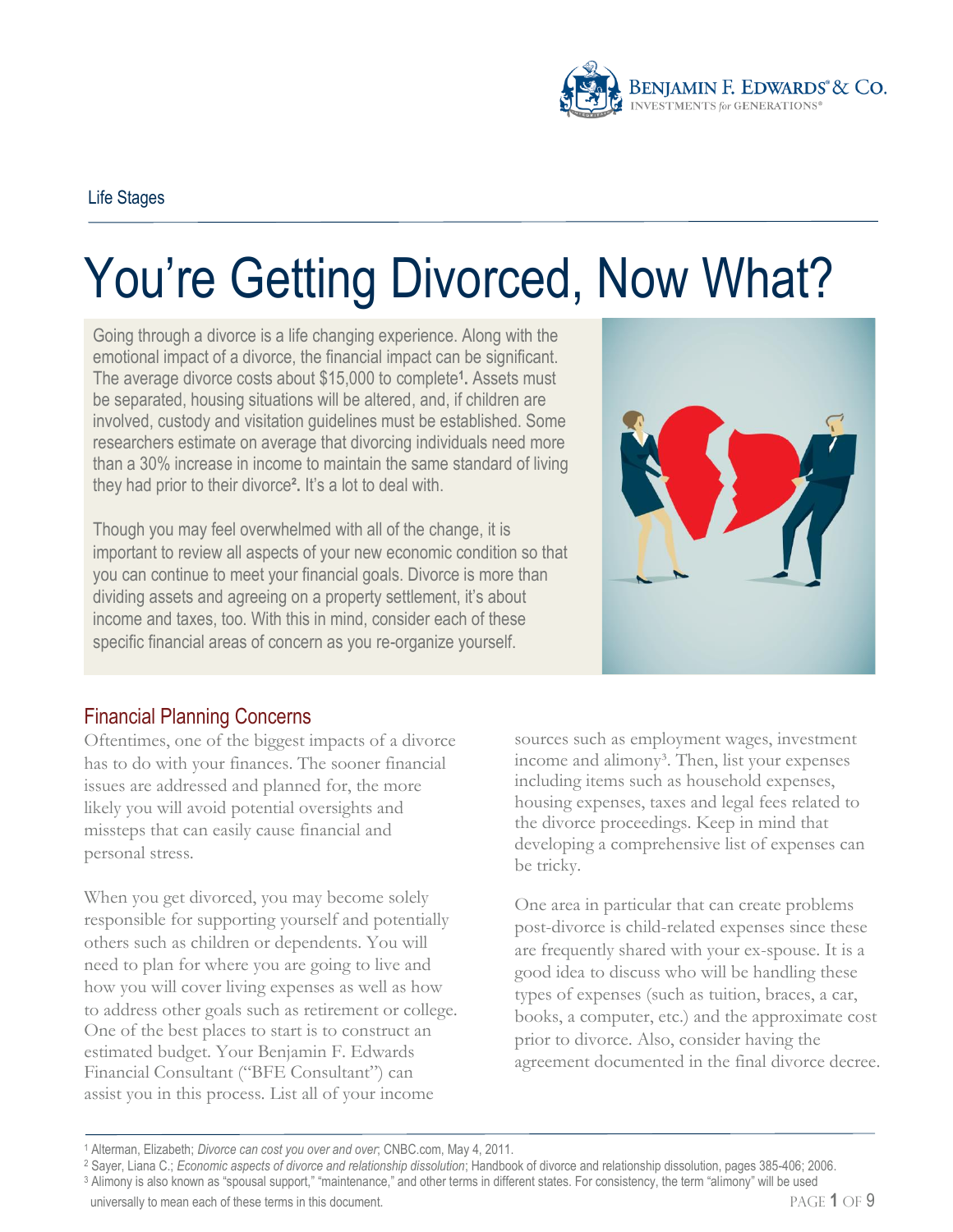

Health insurance is another expense that may be difficult to determine, especially if your spouse provided coverage through his or her employment. To address an immediate need for health insurance you may be entitled to purchase health coverage through COBRA (Consolidated Omnibus Budget Reconciliation Act), but it is only available for a maximum of 36 months. After this time, you will need to determine from where you will obtain ongoing health insurance and how much it will cost. Possible solutions could be insurance through your employer, private pay insurance or via the exchanges created by the Affordable Care Act.

When you are finished with your budget confirm that your income exceeds your expenses. It is best to be able to cover your expenses with current income rather than having to liquidate assets that may be better targeted for other purposes such as retirement accounts or a house. If your income doesn't exceed your expenses, review the details to see if there are expenses that can be reduced or eliminated.

The more income you have relative to expenses, the more you can set aside for your future goals. You will need to consider how you are going to fund your retirement. You may also have other goals such as college or travel. Your BFE Consultant can help analyze your progress toward these goals. They can also help you determine the right savings amount for your goals.

Of equal importance to planning for long-term goals is creating a pool of funds for an emergency. A good rule of thumb is an amount equal to at least 6-12 months of living expenses should be set aside in an account that can be easily accessed in case of an emergency. If your circumstances are evolving such as you are receiving alimony now, but won't be in the future, or you are re-entering the work force after an absence, you may need to create both a short term and a long-term budget. This will allow you to plan for your current situation as well as reflecting future changes.

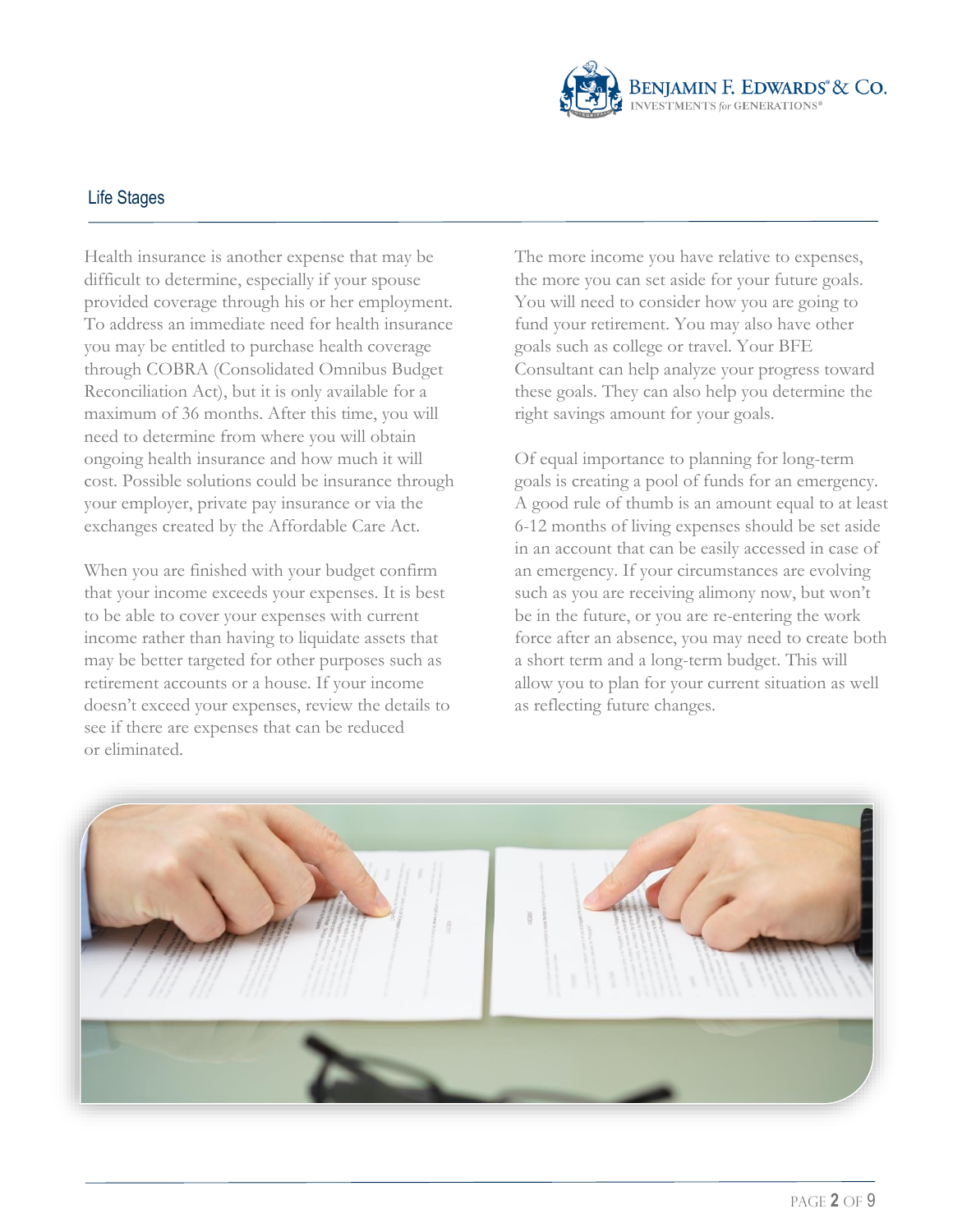

Another task should be to build a net worth statement. List all post-divorce assets as well as any liabilities. Ideally, your assets should exceed your liabilities. When reviewing your assets, consider that it is a good idea to have some diversification. It may be tempting to maintain the family home, but depending on the mortgage payments and household maintenance costs as well as what other assets are available, this may not be a good financial decision. Review your liabilities. If you have significant short-term high interest rate debt such as credit card debt, consider making a plan to reduce these items over time. Make sure these debt reduction payments are included in your budget. By considering these steps early in the process, you will be making positive steps towards ensuring your financial future.

#### **Taxes**

While this may not be the first topic on your mind, your tax situation will be changing and could have a significant impact on your finances. Some of the following issues are worth considering:

- Filing Status: Your filing status will be changing from married to single or head of household. This will have an impact on many items such as your tax rate schedule and standard deduction amounts.
- Children: If you have dependent children, another consideration is which spouse will take the dependent exemptions since only one taxpayer can claim a child. Usually the dependent exemption goes to the parent who has primary custody for the child, but there are exceptions. However, it is determined, you should consider incorporating the ultimate agreement in the final divorce decree.
- Property Sales: Another tax related item may pop up if property needs to be sold to generate cash. Depending on the cost basis, this may generate a taxable capital gain. For assets that aren't sold, but instead are distributed "in-kind", there would not be a tax consequence and the recipient of the property would maintain the cost basis and holding period.
- Alimony/Child Support Payments: You may deduct alimony you pay and it must be included in income by the recipient. Child support payments are not deductible and they are not taxable to the recipient.

Working closely with your tax advisor and divorce attorney to discuss these issues early in the process will ensure that you won't be caught off guard at tax time.

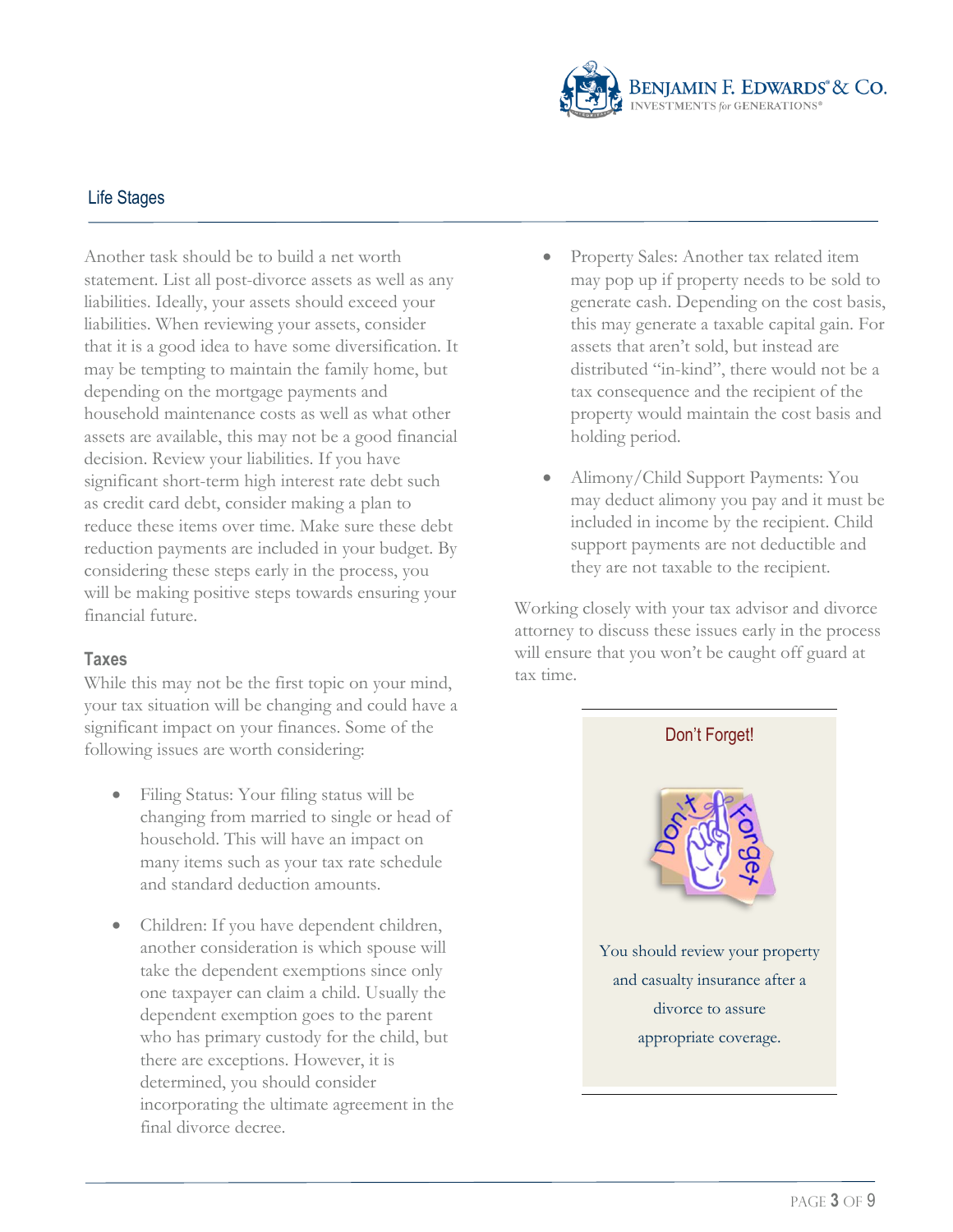

## Retirement Planning Considerations

Assets saved for retirement are often a significant portion of net worth. Retirement accounts require special attention because the impact of divorce is unique to each type of account. Social Security and retirement accounts also represent a source of income so it is important to work with financial, tax and legal professionals that are knowledgeable about the impacts of divorce on retirement assets and income.

#### **Retirement Accounts**

## *Employer-sponsored Retirement Plans* Most retirement plans will pay pension or retirement benefits directly to divorced spouses if the domestic relations order meets certain requirements. In the case of private retirement plans, a domestic relations order that meets these requirements is called a "Qualified Domestic Relations Order" or "QDRO." A QDRO is a legal document that divides an individual's retirement account with a spouse, an ex-spouse or a dependent.

Except in the case of Social Security and Tier I Railroad Retirement benefits, a court order is necessary for someone who has been divorced to get a share of retirement benefits. Plans that require QDROs would include employer-sponsored retirement plans like a profit sharing plan, 401(k), 403(b), or a pension.

It's important to know how the retirement plan document treats a plan participant's divorce. Is the QDRO a recognized reason for a distribution from the plan? Can a distribution from the plan be made immediately or does the divorced spouse have to wait until the plan participant would be entitled to a distribution to receive their share of the retirement assets? Not all plans will operate the same way. In either case, the plan will recognize that the former spouse is entitled to retirement benefits pursuant to the QDRO, but in some cases, they will not allow immediate distributions and instead will establish a participant account under the plan for the ex-spouse.

QDRO distributions are not subject to the 10% early withdrawal penalty when made from a qualified plan. The distribution is considered an eligible rollover distribution for the ex-spouse and therefore can be rolled into an IRA or other eligible employer-sponsored retirement plan to continue receiving the benefit of tax-deferral. However, if rolled into an IRA, the ability to take a withdrawal from the IRA before age 59 ½ without a penalty due to the divorce is no longer available. Although a QDRO distribution is exempt from the 10% penalty if taken from the employer-sponsored retirement plan, no such exception exists for IRAs.

Also, keep in mind that a traditional defined benefit pension plan does not have an "account value" that can be divided. Instead, a pension provides a retirement income stream, many times with spousal benefits after the death of the plan participant. The QDRO should specifically address the unique issues of pension plans.

Non-qualified retirement benefits are not subject to provisions of a QDRO. Make sure to work with an attorney that is experienced with the unique needs of employer-sponsored retirement benefit plans should this be an issue.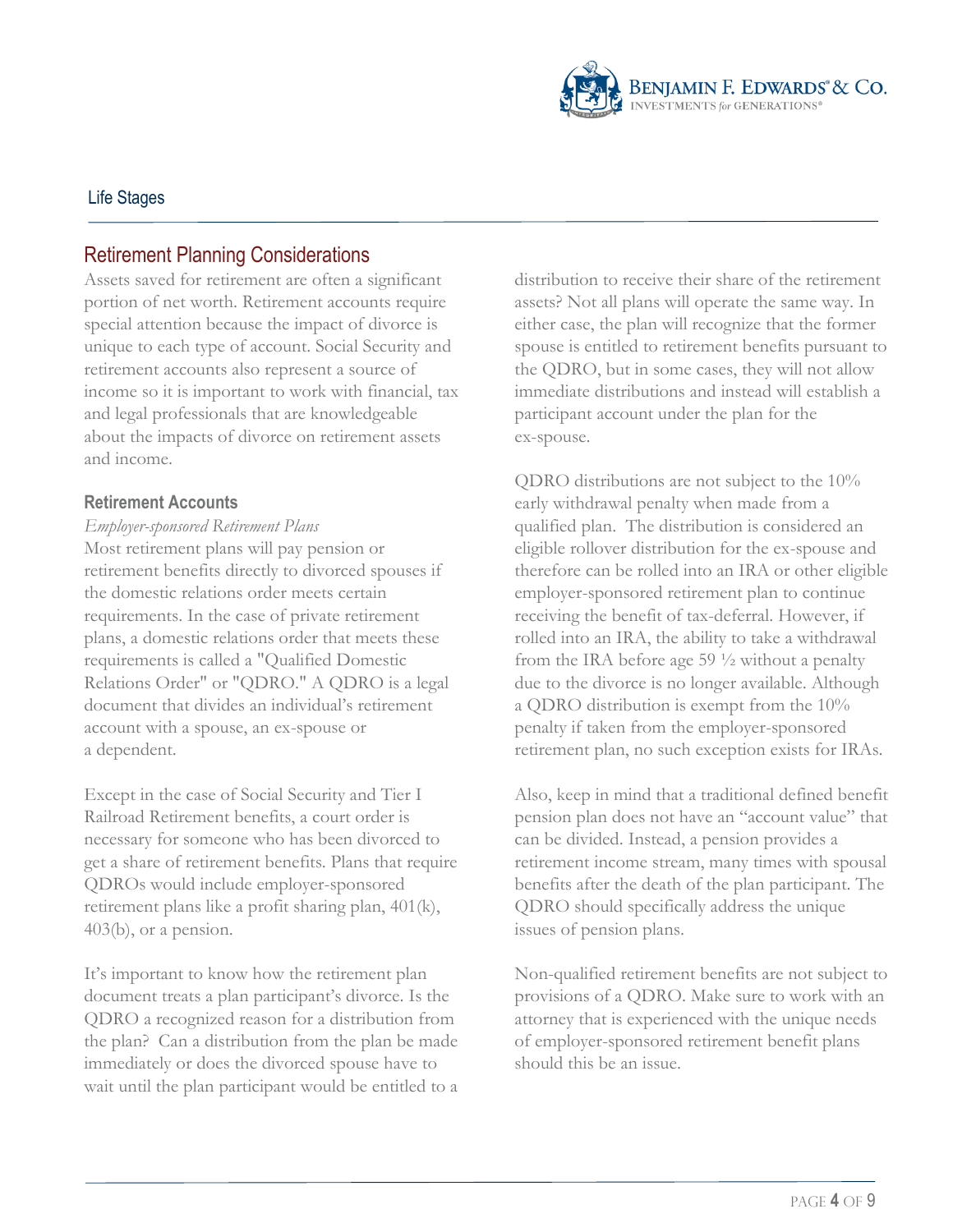

#### Update Beneficiary Designations After Divorce

The distribution of IRAs, employer-sponsored retirement plans and some annuities is governed by beneficiary designations stipulated by the account owner or participant. It's important to update these designations after a divorce to be sure your intentions will be honored.

Many states have laws that automatically terminate a former spouse as a beneficiary on IRAs and other retirement plans that pass by beneficiary designation, without any action on the part of the asset owner. A recent U.S. Supreme Court decision makes it clear that, at least for federal retirement plans and benefit programs, relying on those state laws may be bad planning.

The court ruled that since federal law cannot be superseded by state law the only way to remove a former spouse as beneficiary under a federal benefit program is to formally change the beneficiary listed on the beneficiary designation form. Therefore, it's always a good idea to update your beneficiary designation form, regardless of the type of retirement account or IRA you have.

 $\iff$ 

#### *IRAs*

Division of IRA assets is generally outlined in the divorce decree or property settlement agreement. A QDRO is not required for employees covered by a SEP or SIMPLE IRA, or individuals who have a traditional or Roth IRA. With a transfer incident to divorce, funds can be transferred directly from one

spouse's IRA to the other spouse's IRA without tax consequences. These transfers are only tax-free if they are specifically required in the divorce decree, separate maintenance or written agreement incident to a divorce. Failure to properly divide IRAs using a trustee-to-trustee transfer can result in a taxable IRA distribution to the owner of the IRA account taking the distribution.

After a trustee-trustee transfer is completed and the IRA is divided, each IRA will be subject to its own IRA rules. With a traditional IRA, SEP or SIMPLE IRA, if the spouse receiving the IRA needs income and he or she is not age 59 ½, the withdrawal from the IRA would not only be taxable, but also subject to an IRS early distribution penalty, unless an exception applies. Unfortunately, if the reason for the distribution is that the money is needed to cover living expenses, there is no such thing as a hardship distribution from an IRA, and the 10% penalty (or potentially 25% in the case of a SIMPLE IRA) would apply.

#### *Annuities*

Annuities are not always liquid in the immediate term, and each contract has its own rules on how it may be divided in the event of a divorce. In many cases the financial consequences of splitting an annuity include a surrender charge, loss of living income benefits and/or death benefits, and potential tax liability. As a result, it is very important to review the contract provisions when considering dividing annuity assets as a result of divorce prior to the finalization of the settlement agreement. In many cases, it might make sense to leave the annuity intact and allow one party to keep it while the other party receives an asset of equivalent value.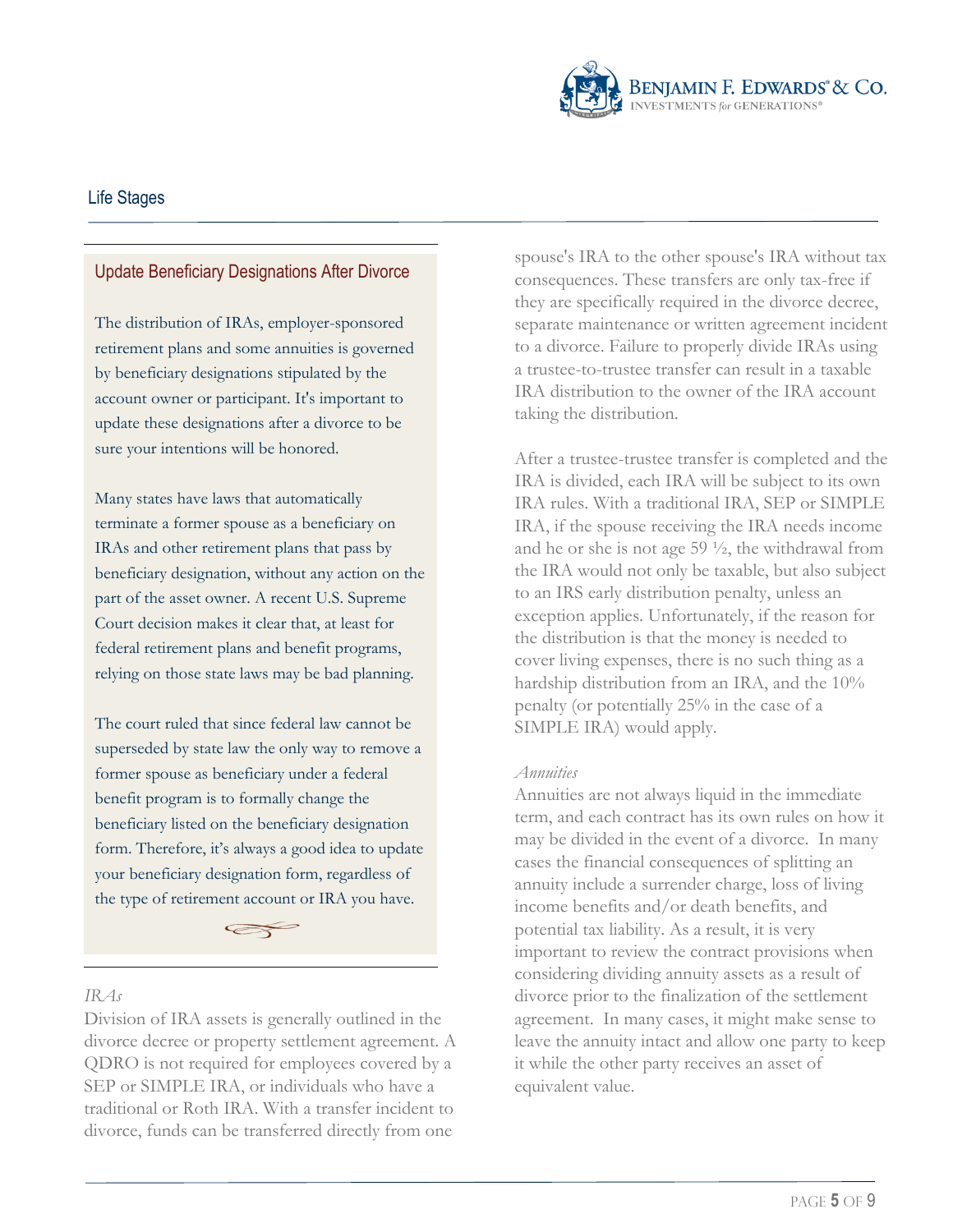

#### **Social Security**

Social Security plays an important role in providing economic security for women. Nearly 60 percent of the people receiving Social Security benefits are women. Women represent 56% of all Social Security beneficiaries age 62 and older and approximately 68% of beneficiaries age 85 and older.

#### *Spousal Retirement Benefits*

A divorced spouse is entitled to claim benefits on an ex-spouse's earnings record as early as age 62 as long as both the divorced spouse and ex-spouse are age 62 or older, the ex-spouse is entitled to receive Social Security benefits, the marriage lasted at least 10 years, and the divorced spouse who is claiming benefits is not currently married (even if the exspouse has remarried). Although the ex-spouse must be entitled to receive benefits, there is no requirement that they must file for Social Security in order for the divorced spouse to receive benefits if the couple has been divorced at least two years.

Spousal benefits are based on half of the full retirement age benefit of the ex-spouse, as long as the spousal benefits are claimed at full retirement age, otherwise reductions will apply if collected early. If you were born on or before January 1, 1954, and you wait until full retirement age to file for benefits, you can restrict your claim to spousal benefits only and collect half of your ex-spouse's benefit while delaying your own until later. While receiving spousal benefits, your own retirement benefit will receive an 8% per year delayed retirement credit for every year you postpone claiming your own benefit until age 70. You can switch to your own retirement benefit if it is higher. If you were born on or after January 2, 1954, you cannot restrict the scope of the application and receive only spousal benefits while your own retirement benefits grow. You are deemed to file for all benefits at the time of your application. If you are eligible for both your own retirement benefit and a spousal benefit, you will receive whichever amount is higher.

If you remarry, you generally cannot collect benefits on your ex-spouse's earnings record unless your later marriage also ends. If you have been divorced more than once, you can file for spousal benefits on whichever spouse would result in the highest benefit amount, assuming you meet all the divorced spousal benefit requirements for each marriage discussed above.

#### Family Benefits

Social Security limits the amount of benefits that can be paid on a single individual's earning record. Each family member – spouse, dependent children, and/or ex-spouse – may be eligible for family benefits. Dependent children up to age 18 (19 if still in high school) or disabled children are entitled to benefits worth up to 50% of the parent's full retirement benefit amount. Amounts combined between minor children and spouses are subject to a maximum family benefit of 150% to 180% of the worker's full retirement benefit. However, payments to a divorced spouse do not count toward the family maximum benefit.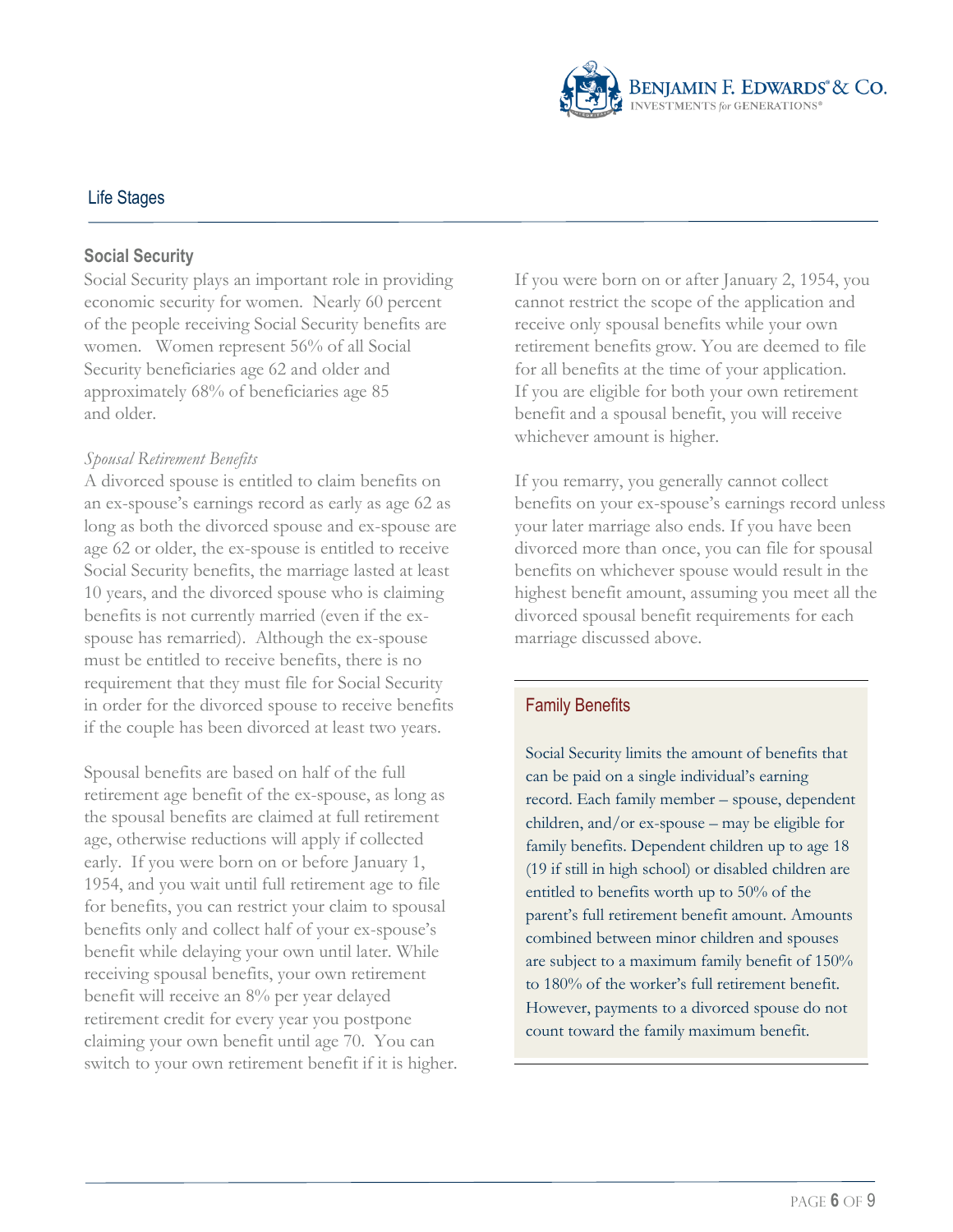

#### *Survivor Benefits*

A divorced spouse can also receive survivor benefits on the record of a former spouse who died if the surviving divorced spouse is at least age 60 (or age 50 and disabled), was married to the former spouse for at least 10 years and is not entitled to a larger benefit amount on his or her own work record. However, if you remarry before age 60, the prior marriage to the deceased spouse will be disregarded and survivor benefits will not be available based on that marriage. If you are age 60 or older and already receiving survivor benefits as a divorced spouse, those benefits will continue if you remarry.

Survivor benefits are equal to 100% of the deceased spouse's benefit amount, either what they were receiving or what they were entitled to receive at the time of death. The benefits paid to a divorced spouse will not affect the amount paid to other family members of the deceased nor will it count toward the family maximum.

#### Insurance Matters

#### **Life Insurance and Disability Insurance**

Life insurance and disability insurance play a major role in effective financial planning to assure that a surviving spouse and the family maintains acceptable standards of living after the death or disability of the "breadwinner." In the case of divorce, the court may require one or both parties to maintain these types of insurance to guarantee certain financial obligations, such as alimony and child support between ex-spouses. The timeframe for this type of obligatory life insurance will vary, depending on the duration of the support settlement agreement.

Due to the importance of the insurance to the recipient and to make sure the policy stays in force, it is good practice for the ex-spouse that is receiving payments to be named both owner and beneficiary of the insurance policy and take responsibility for paying the premiums. Typically, the premium obligation can be negotiated as part of the agreement between the two parties before the divorce is finalized. It is important that the life insurance policy be established before the divorce has been finalized in case the proposed insured refuses to cooperate in getting the required medical exam or if he or she is uninsurable due to health or other reasons.

In addition to the death benefit, life insurance policies have cash value that might be overlooked in a divorce settlement. It is important to review all in-force insurance policies to analyze if they could be utilized to either provide for the financial obligations in the settlement, or as an asset to be divided. Work with your BFE Consultant to review existing insurance and evaluate the amount and type of coverage needed going forward.

### Estate Planning

Being single versus being married has many significant estate planning effects. First and foremost, the common presumption that most of your assets should pass to your spouse is no longer appropriate. Moreover, while many states hold that a divorce creates a rebuttable presumption that the ex-spouse should not take from your estate, as discussed above federal law may override that presumption in some areas (primarily retirement assets). Because of this, one of the first things you should do after a divorce is update your estate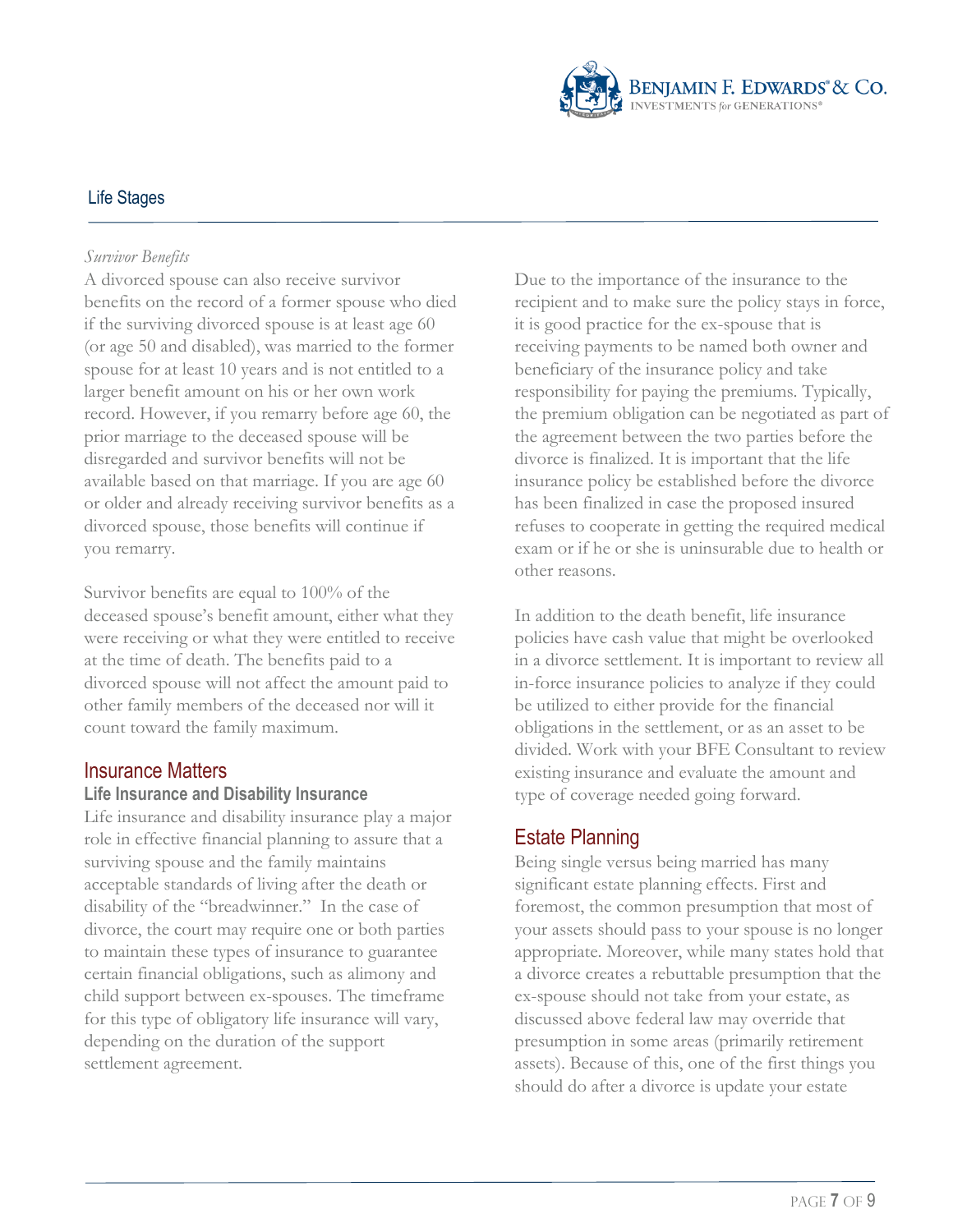

planning documents. This includes updating any wills and trusts, reviewing/modifying your personal representative and/or trustee designations, powersof-attorney and health care declarations. These updates should also include reviewing and potentially updating your various beneficiary designations like your retirement plans discussed above, along with insurance policy beneficiary designations and any transfer-on-death account designations.

As you update your estate plan (or create one if you haven't already done so) you may start to run into a few complications. Most of these questions are the same questions you may have had when you were married, but the "easy default" of your spouse as a solution is no longer available:

- Who should be responsible for your health and financial decisions if you are not able to make them?
- Who should receive your assets at your death? How should they receive those assets, outright or in a trust?
- If you have minor children:
	- o Can/should your ex-spouse be the sole guardian if you pass away?
	- o Who should manage the children's finances, the ex-spouse? Someone else?
- If you have step-children, should they be part of your ongoing legacy goals?

There are no simple answers to any of these questions. Siblings, parents, and close friends may be available to help with these responsibilities, especially the health and guardianship concerns. For financial concerns, perhaps you don't want the ex-spouse having control of the assets you leave to children/loved ones. Consequently, asking friends and family to manage your financial affairs, or the assets for your children, can be a heavy burden. Serving as a trustee means that person is serving as a fiduciary, one of the highest levels of responsibility (and liability) under the law. Work with your BFE Consultant, along with your tax and legal professionals to consider whether a corporate trustee, either serving alone or as a co-trustee with your selected individual trustee, may be an appropriate solution for these needs.

#### Professional Trustees may

- Relieve loved ones from legal liability
- Avoid or minimize the burden to an individual trustee to manage the paperwork and administrative responsibilities
- Maintain family harmony with an objective decision maker
- Ensure prudent, professional management
- Provide permanence and stability
- Deliver services with a dedicated staff of trained professionals